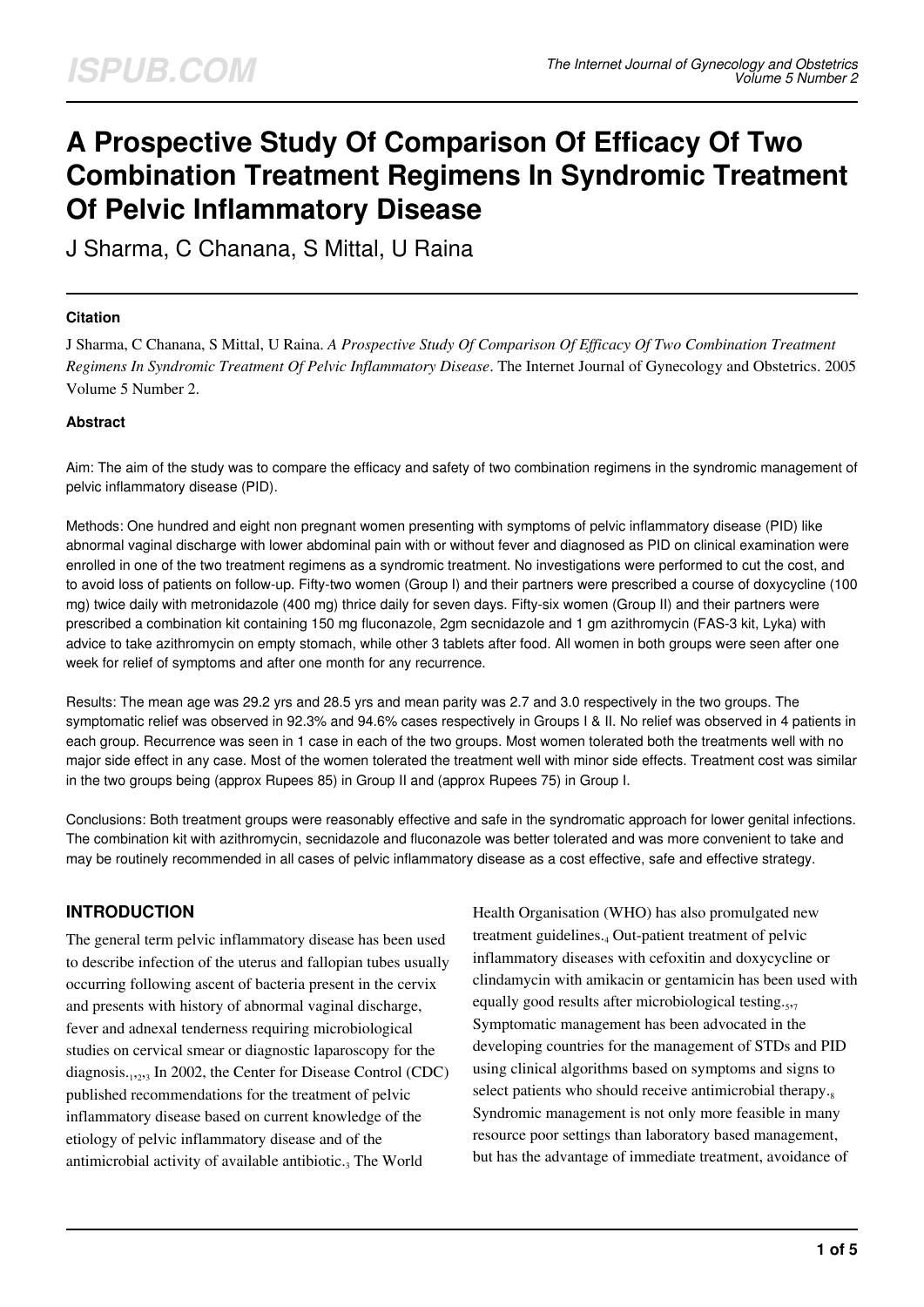the costs associated with laboratory tests and assurance of treatment for those who are actually infected. STD syndrome packets have been developed to improve syndromic management of STDs in developing countries.<sub>9,10,11</sub> Gynecologists often prescribe combination of antibiotics of their choice from their clinical experience, which may not cover the microsurgical flora adequately. There is a real need of performing prospective randomized controlled study to see whether Syndromic approach using various antibiotic combination in general use are effective and safe in clinical setting. We conducted a prospective study to compare the safety and efficacy of the commonly used antibiotic regimens in the clinical syndromic management of PID in our outpatient setting.

# **MATERIAL AND METHODS**

A total of 108 non pregnant women (47 from one hospital, and 61 from a second hospital) who presented to the outpatient department with symptoms of pelvic inflammatory disease like abnormal vaginal discharge, lower abdominal pain with or without fever were enrolled in this prospective randomized controlled trial. These patients were assigned to either of the two groups by a computer-generated randomization. Women with previous history of PID or STD, those having intrauterine contraceptive devices in situ and women with multiple sexual partners were excluded from the study population.

The detailed history of type and colour of discharge. pruritis valvae, any vaginal pain, any abdominal pain with or without fever or any other complaint was taken from all the patients. Speculum and bimanual examination were performed to look for the type of discharge, its consistency, colour, smell and any hyperemic area on vulva and vagina. Condition of cervix and vagina and for site, size, consistency of uterus and cervix and for any tenderness or masses in the fornices.

No investigations were performed to cut the cost and to avoid loss of patients on follow-up. After seeking ethical clearance from both the hospitals the women were divided in two groups.

- Group I: Fifty-two women and their partners were prescribed a course of doxycycline (100 mg) twice daily and metronidazole (400 mg) thrice daily.
- Group II: Fifty-six women were prescribed a

combination kit of fluconazole (150mg), azithromicin (lgm) and secnidazolc (2gm) (FAS-3 kit,Lyka) as a single dose therapy with advice to take azithromicin on empty stomach and other 3 tablets after food.

All women in both groups were seen after one week for relief of symptoms and after one month for any recurrence. Any sides affects were noted. The data were analyzed to determine similarities and differences in the two groups.

# **RESULTS**

There were 52 women in Group I and 56 women in Group II. The range and mean of age and parity in the two groups is shown in Table I and were similar in the two groups. The symptoms were abnormal vaginal discharge, vaginal or lower abdominal pain and fever in most of the women. Cervical and or adnexal tenderness was observed in 48 (92.3%) cases in Group I and 54 (96.4%) cases in Group II. The socio economic status was low or middle class in all cases and is shown in Table I. The efficacy of two treatments regimens and side effects are shown Table II. There was symptomatic relief in 48 (92.3%) cases in Group I and in 53 (94.6%) cases in Group II. Recurrence was seen in in one case in each group over a period of one month. No major side effects or anaphylaxis was seen in any patients in either group. Minor side effects seen were metallic taste in 20 (38.4%) and 6 (10.7%) women, nausea in 6 (11.5%) and 3 (5.3%) in the two groups respectively. The cost of the treatment was almost equal in the two groups being Rs. 70 in group 1 and Rs. 85 in group II.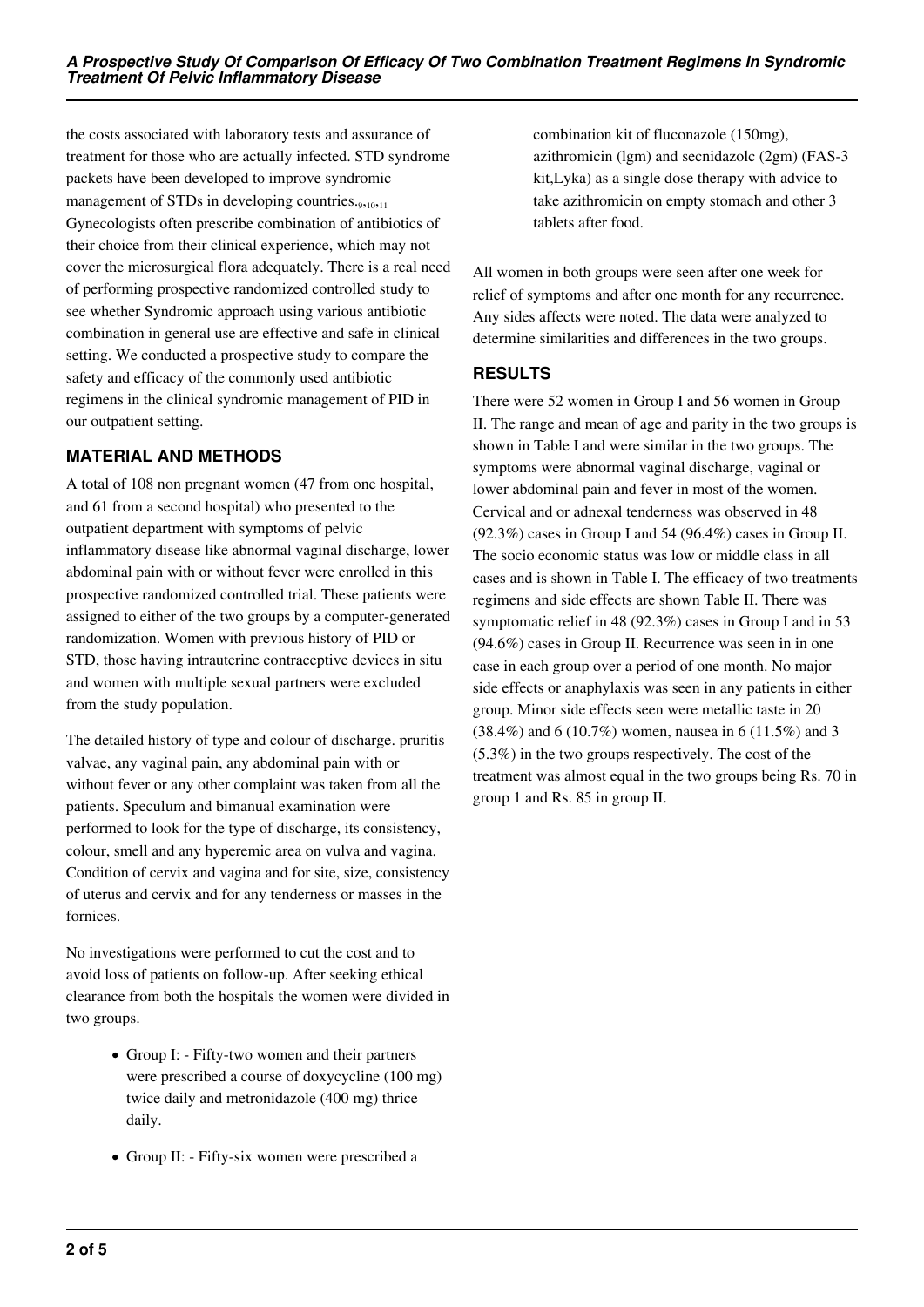# **Figure 1**

Table 1: Characteristics of women in the two groups.

|                                          | Group I (No) | Percentage | Group II<br>(No) | Percentage |
|------------------------------------------|--------------|------------|------------------|------------|
| Number of<br>women                       | 52           | 100        | 56               | 100        |
| Range of age<br>(Yrs)                    | 20-43        |            | 19-41            |            |
| Mean age (Yrs)                           | 29.2         |            | 28.5             |            |
| Parity                                   |              |            |                  |            |
| Range                                    | $0 - 6$      |            | $0 - 7$          |            |
| Mean                                     | 2.7          |            | 3.0              |            |
| Socioeconomic<br><b>Status</b>           |              |            |                  |            |
| Middle Class                             | 21           | 40.4       | 25               | 44.6       |
| Lower Class                              | 31           | 59.6       | 31               | 55.4       |
| Symptoms                                 |              |            |                  |            |
| Abnormal<br>Vaginal<br>Discharge         | 52           | 100        | 56               | 100        |
| Fever                                    | 12           | 23         | 11               | 19.6       |
| Lower abdominal<br>pain                  | 49           | 94.2       | 54               | 96.4       |
| Cervical and or<br>adnexal<br>tenderness | 48           | 92.3       | 54               | 96.4       |

## **Figure 2**

Table 2: Efficacy of two treatment regimes in the two groups

| Characteristic        | Group<br>1 (N-<br>37)<br>No. | Percentage     | Group<br>II (N-<br>35)<br>No. | Percentage | P Value                |
|-----------------------|------------------------------|----------------|-------------------------------|------------|------------------------|
| Symptomatic<br>relief | 52                           | 923            | 53                            | 94.6       | 045<br>Not Significant |
| No relief             | 4                            | 7.6            | 4                             | 7.1        | 02<br>NotSignificant   |
| Recurrence            | 1                            | $\overline{2}$ | 1                             | 1.7        | Not Significant        |
| Side effects          |                              |                |                               |            |                        |
| Metallic taste        | 20                           | 38.4           | 6                             | 10.7       | 0.03 Significant       |
| Nausea                | 6                            | 11.5           | 3                             | 53         | 0.09                   |
| Diarrhoea             | Û                            |                | 0                             |            |                        |
| Abdominal Pain        | 0                            |                | $\overline{0}$                |            |                        |
| Anaphylaxis           | 0                            |                | $\overline{0}$                |            |                        |
| Cost                  | Rs. 70                       |                | Rs. 85                        |            |                        |

# **DISCUSSION**

The results of present study depict a cure rate of 92.3% and 94.6% respectively for the two different antibiotic combinations, which were similar. The minor side effects were more common in doxycycline and metronidazole group than in the combination kit.

The traditional approach to the diagnosis and management of a presumed pelvic inflammatory disease is through laboratory diagnosis to determine the etiological agent.<sub>5</sub> Although the approach is scientific, it is expensive in terms of diagnostics and laboratory infrastructure maintenance, and it delays the diagnosis and treatment. Unfortunately the majority of victims of STDs live in developing countries, especially Africa and Asia, were laboratory facilities for diagnosis are not available at a health center or dispensary

level. Even where laboratories do exist, quality controls to validate them are often lacking. To address these limitations, WHO developed and recommended appropriate patient management strategies based on the syndromic approach, which is especially suitable for developing countries like India. $12$ 

The syndromic approach to STD case management is based on the identification of a relatively constant combination of symptoms and signs (Syndrome) and on knowledge of the most common causative organisms of these syndromes and their antimicrobial susceptibility. The syndromic approach not only finds application in the developing countries, but has also been widely used in the industrialized countries for the management of pelvic inflammatory disease. The advantages of such management are expedited care, treatment at the first visit, cost saving by avoiding expensive laboratory tests, increased client satisfaction and no risk of losing the patient to follow up before starting treatment. The main disadvantage is the cost of over diagnosis and over treatment when multiple antimicrobials are given to the patient with no infection and also there is a potential for developing antibiotic resistance.

Various studies have confirmed the cost effectiveness of the syndromic approach in pelvic inflammatory disease. Combination antimicrobial therapies like cefoxitin and doxycycline or gentamycin - clindamycin have been used and found to be effective in the management of  $_{5,6,7}$ Ciprofloxacin with metronidazole or tinidazole has been found to be effective and well tolerated and treatment was successful in 97% cases. $_{16}$  Oral clindamycin and ciprofloxacin versus intramuscular cefotriaxone and oral doxycycline have been used very safely and effectively in out patient treatment of mild to moderate pelvic inflammatory disease. $_{16}$  Our results confirm the cost effectiveness of a syndromic approach for suspected pelvic inflammatory disease. Both the treatment combinations had equal efficacy and cost but the combination kit with fluconazole, azithromycin and secnidazole was better tolerated and was more convenient to take.

To conclude, syndromic management of genital infection appears to be a cost-effective proposition in Indian communities. Both the treatments were equally effective in control of pelvic inflammatory disease with statistically similar side effects in the two regimens.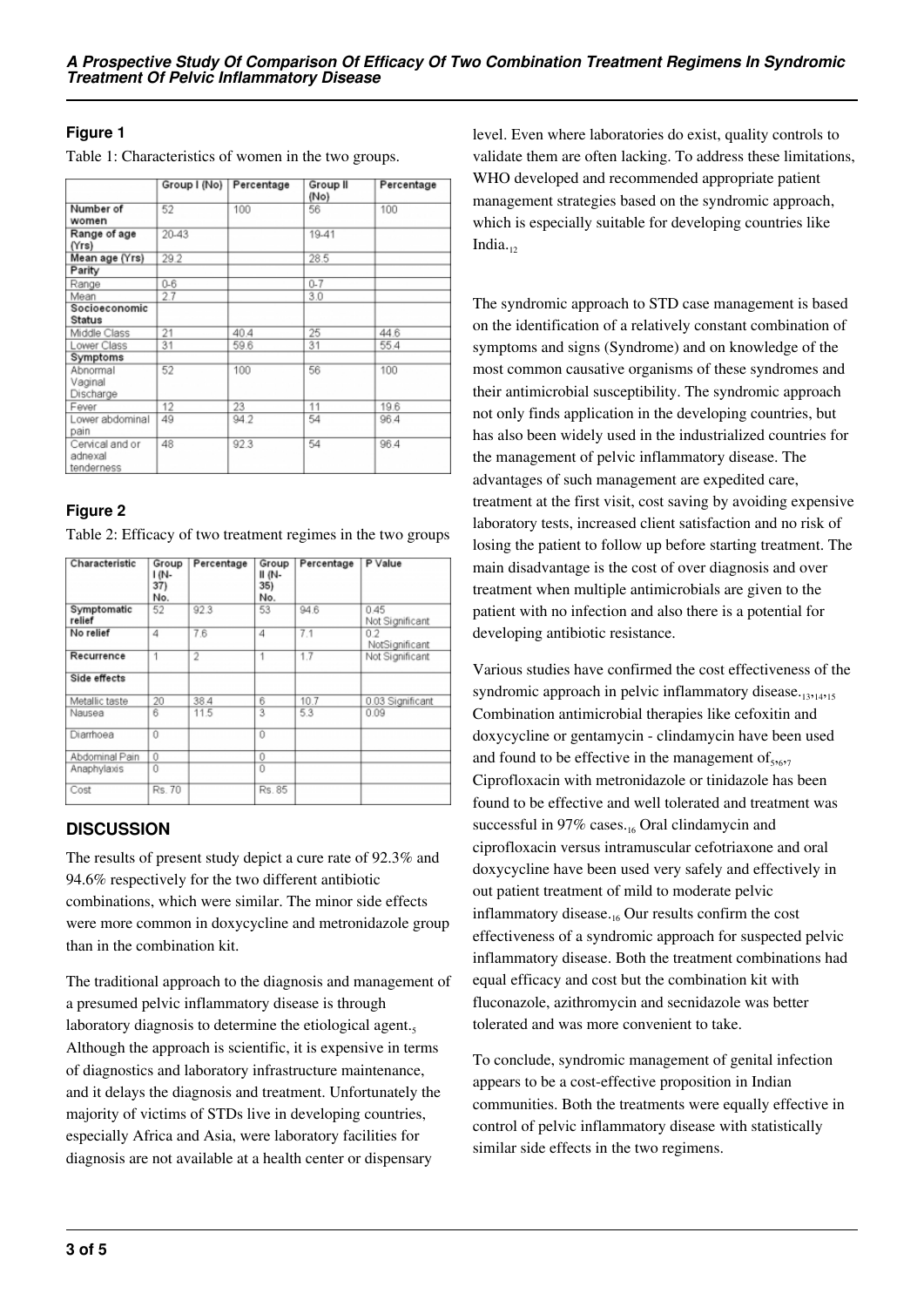# **CORRESPONDENCE TO**

Dr. Charu Chanana 91, Pocket B, Sukhdev Vihar, New Delhi 110025 India Ph-091-11-26314656 E-mail:

charuchanana@rediffmail.com

#### **References**

1. Hager WD, Eschenback DA, Spece MR, Sweet RL. Criteria for diagnosis and grading of salpingitis. Obst Gynecol 1983;61:113-4.

2. Jacobson L, Westrom I. Objectivized diagnosis of pelvic inflammatory disease. Diagnosis and prognostic value of routine laparoscopy. Am J Obstet Gynecol 1969;105:1088-92.

3. Sexually transmitted disease treatment guidelines MMWR 2002;S1/RR-6.

4. WHO Expert Committee on Venereal Disease and Traponematoses. Treatment Recommendation. Technical Report Series 736. Sixth report. Geneva: World Health Organization; 1986. pp. 118-41.

5. Wolner-Hanssen P, Paavonen J, Kiviat N, Young M, Eschenback DA, Holmes KK. Out patient treatment of pelvic inflammatory disease using cefoxitin and doxycycline. Obstet Gynecol 1988;71:595-600.

6. Soper DE, Despres B. A comparison of two antibotic regimens for treatment of pelvic inflammatory disease. Obstet Gynecol 1988;72:7-11.

7. Walters MD, Gibbs RS. A randomized comparison of gentamicin-clindamycin and cefoxitin - doxycycline in the treatment of acute pelvic inflammatory disease. Obstet Gynecol 1990;75:867-72.

8. Holmes KK. How should clinical algorithms be used for syndromic managements of cervical and vaginal infections. Clin Inf Dis 1995;21:1456-58.

9. Wilknson D, Harrison A, Lurie M, Abdool Karim SS. STD syndrome packets: improving syndromic management of sexually transmitted diseases in developing countries. Sex Trans Dis 1999;26:152-6.

10. Amaral E. Current approach to STD Management in women. Int J Gynaecol Obstet 1998;63:s183-9.

11. Bosu WK. Syndromic management of sexually transmitted diseases: is it rational or scientific? Trop Med Int Health 1999;4:114-9.

12. World Health Organisation. Sexually transmitted diseases: policies and principles for prevention and care. UNAIDS/97.6 Geneva UNAIDS 1997.

13. Moherdaul F, Vuylsteka B, Sizueira LF, Santos Junior MQ. Jardim ML, De Brito AM, et al. Validation of national algorithm for the diagnosis of sexually transmitted diseases in Brazil: Results for a multicentric study. Sex Trans Infect 1998;74:S38-43.

14. Latif AS. Syndromic management of sexually transmitted diseases. Part 2. The management of genital discharge. Cent Afr J Med 1998;44:236-41.

15. Vishwanath S, Talwar V, Prasad R. Syndromic management of vaginal discharge among women in a reproductive health clinic in India. Sex Transm Inf 2000;786:303-6.

16. Arredondo JL, Diaz V, Gaitan H, Maradicgne E. Oral clindamycin and ciprofloxacin vesus intramuscular ceftriaxone and oral Doxycycline in the treatment of mild to moderate pelvic inflammatory disease in out patients. Clin Inf Dis 1997; 24:170-8.